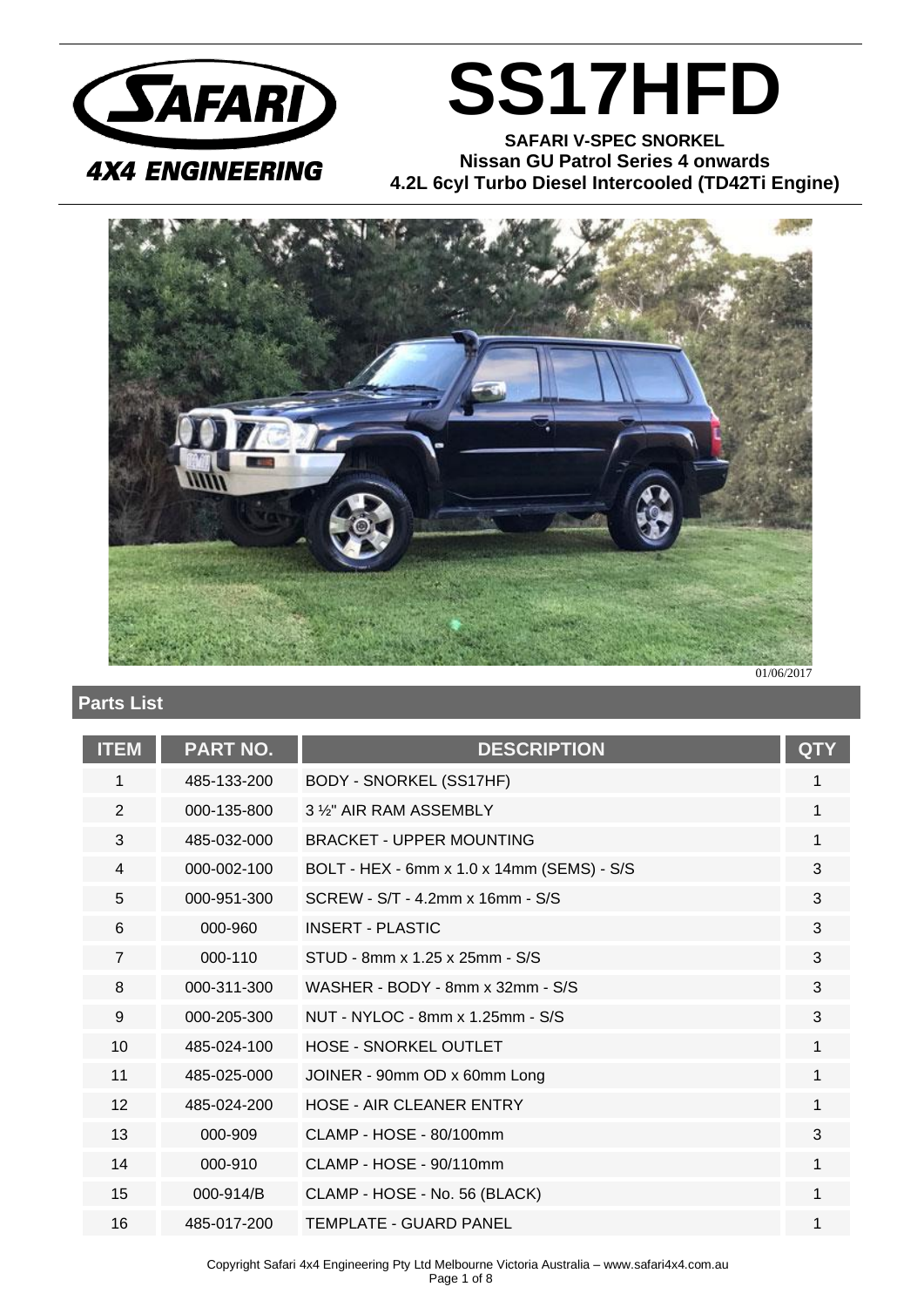

# **SS17HFD**

**SAFARI V-SPEC SNORKEL Nissan GU Patrol Series 4 onwards 4.2L 6cyl Turbo Diesel Intercooled (TD42Ti Engine)**

#### **Installation Guide**

Fitment to:

• Left Hand Side

Special Tools:

- 95mm & 108mm Hole saws
- Fitting Time:
- Step drill
- 150min
- Body Saw (Reciprocating) / Hacksaw • Files
- Masking tape
- Loctite 243 (Threadlocker)
	- Touch-up paint

**Prior to commencing the installation, it is the installer's responsibility to verify that all components and particularly the template (Item 16) are correct.**

#### **1**

Remove the following in accordance with the factory service manual.

- LHS Mudflap
- LHS Guard Liner
- Guard Mounted Indicator (if fitted)
- Radio Antenna (if fitted)
- Air Cleaner Assembly

Align the guard panel template (item 16) with the upper and rear edges of the LHS guard panel. Tape the template to the guard panel with masking tape.

Mark all hole positions with a felt tip pen and remove the template.

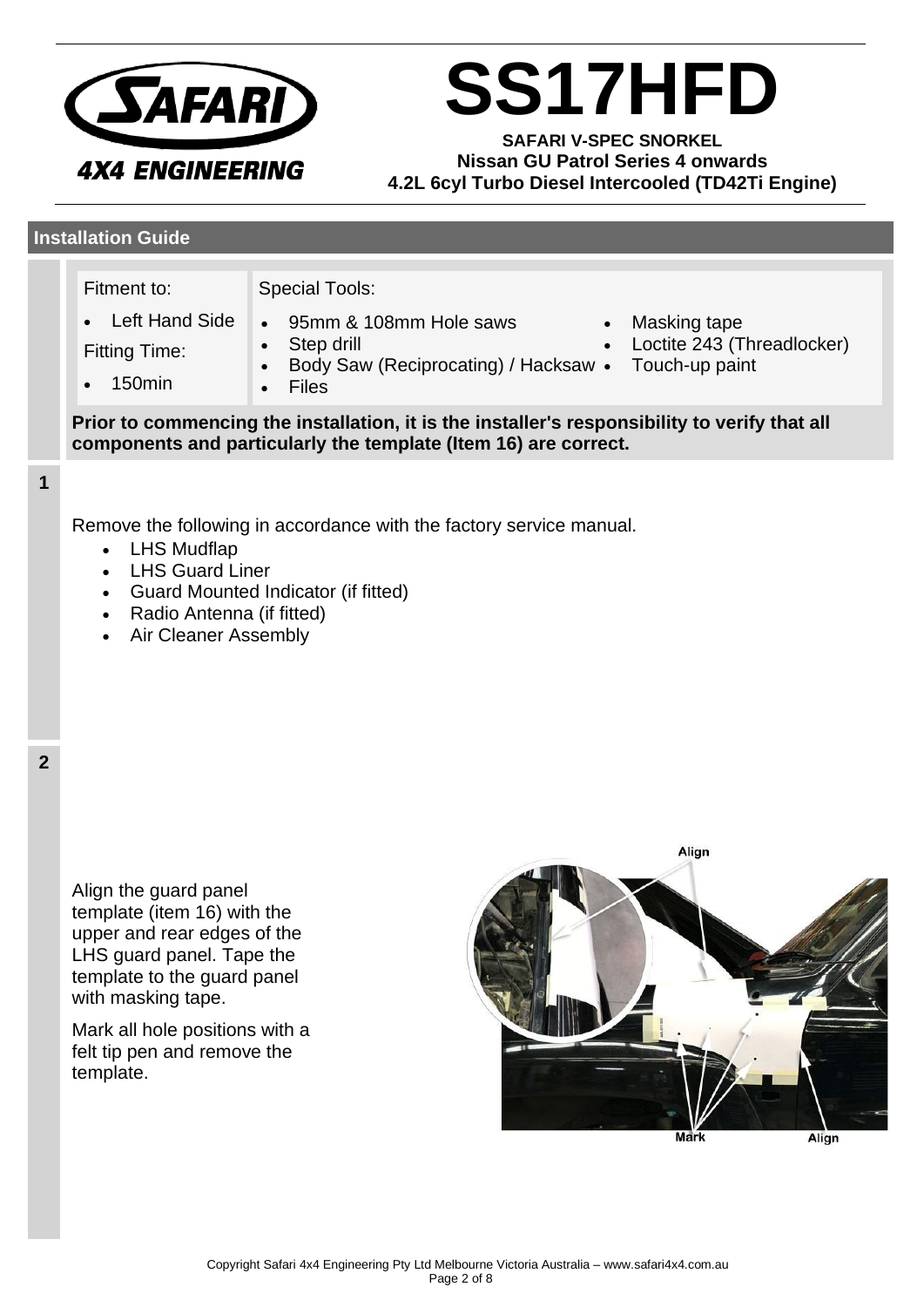Drill a pilot hole for each of the marked hole positions.

Use a 108mm diameter hole saw to drill the snorkel body outlet hole position in the guard panel.

Use a step drill to drill the three mounting holes to 16mm diameter.

Deburr and paint holes to prevent rust.



Drill 16mm Dia.

**4**

Use the 95mm hole saw to drill the hole through the internal panel, using the standard air intake hole in the inner guard as a guide for the 95mm hole saw whilst drilling.

*Hint: Place a piece of timber up into the inner guard to prevent the holesaw from damaging the guard panel whilst drilling.*

Deburr and paint hole to prevent rust.



#### **NEW ZEALAND INSTALLATIONS ONLY** :

Safari have developed 2 methods of Snorkel A pillar attachment, for the conventional method please proceed with the current document alternatively please see the link below for further instructions.

[www.safari4x4.co.nz/apillarmounting](http://www.safari4x4.co.nz/apillarmounting)

**5**

Install the upper mounting bracket (item 3) to the snorkel body (item 1) with hex bolts (item 4).

Apply Loctite 243 to each of the stainless steel mounting studs (item 7) and install the studs finger tight into the snorkel body (item 1) mounting inserts.



**Stainless Mounting Studs**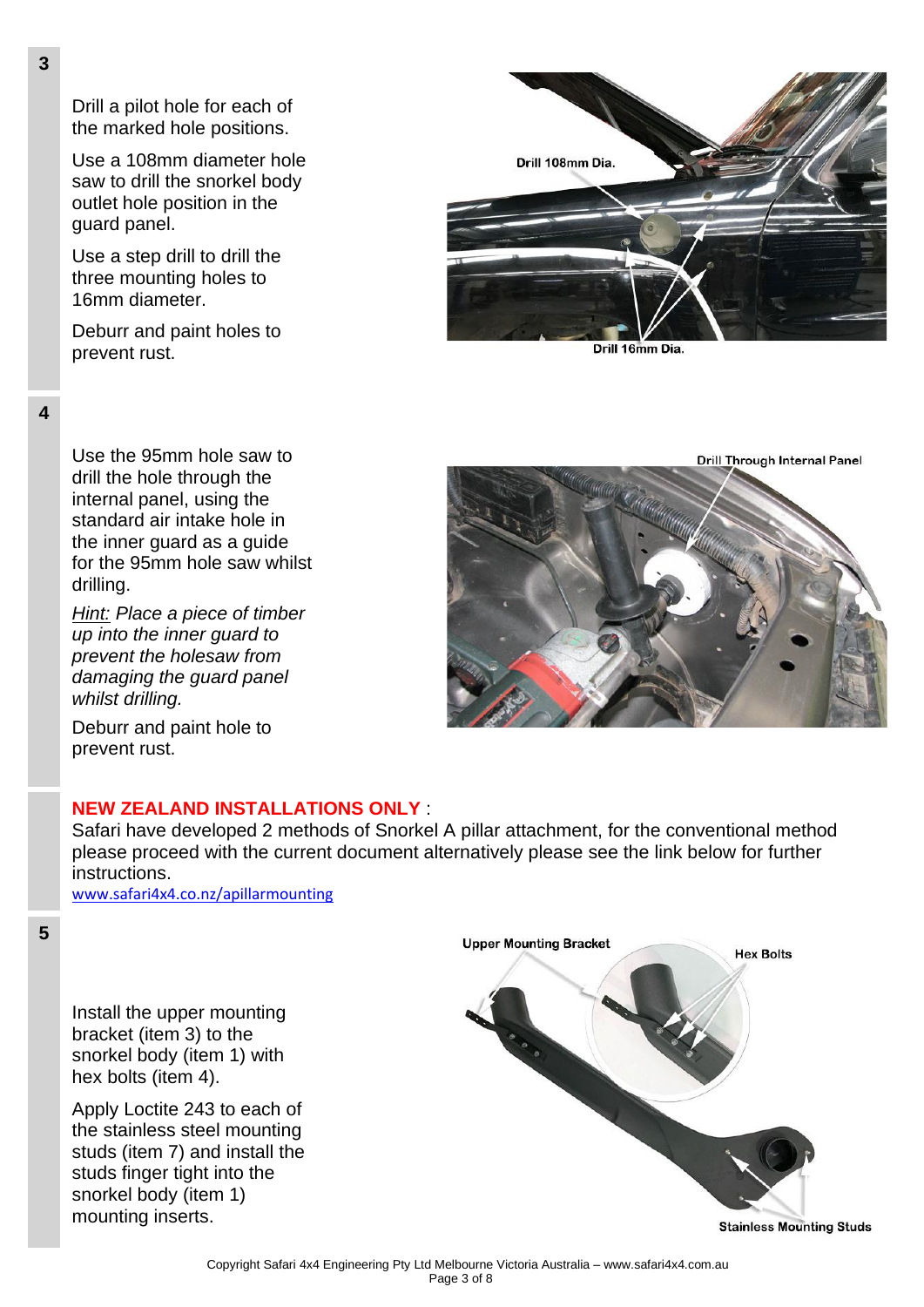Place a strip of masking tape along the A-pillar panel.

Carefully install the snorkel body (item 1) to the guard panel.

With the snorkel body correctly positioned, mark the three upper mounting bracket hole positions onto the masking tape as shown.

Remove the snorkel body (item 1) from the vehicle.

Drill a pilot hole at each of the three marked hole positions. Drill each hole position to 8mm diameter with a step drill or 8mm drill

Deburr and paint holes to



**Upper Mounting Bracket** 





prevent rust.

Install the plastic inserts (item 6) into the 8mm diameter holes in the Apillar.



**6**

**7**

bit.

**8**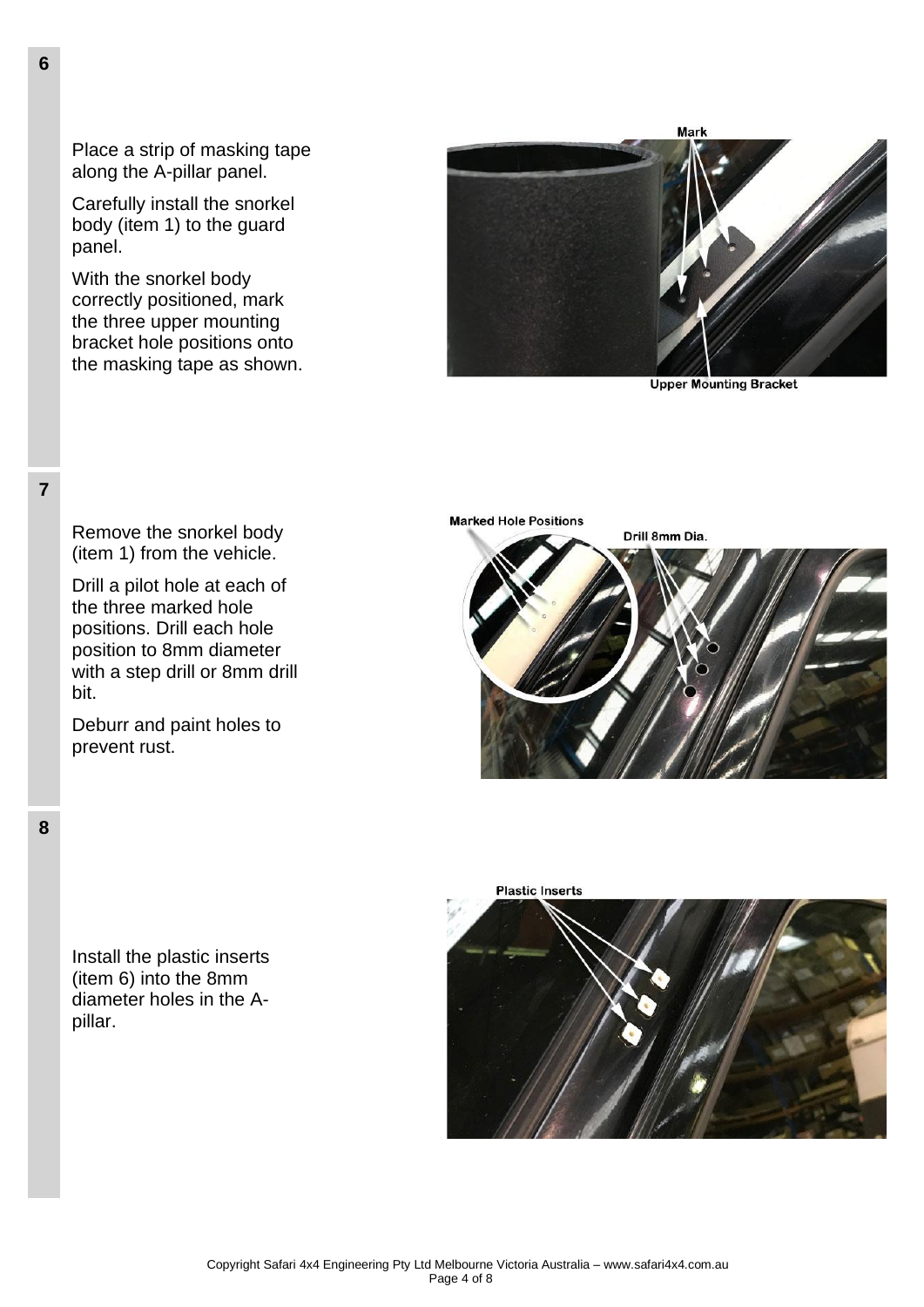Install the air cleaner entry hose (item 12) through the hole in the internal panel and the air intake hole in the inner guard panel.

*Hint: Squash the end of the hose inwards and tape as shown.*

*Apply CRC or similar lubricant to the external surface of the hose, install the hose through the holes in the inner guard panel as shown.*



**10**

Mark the circumference of the joiner (Item 11) 30mm from the end.

Install the joiner into the air cleaner entry hose (Item 12) and align the 30mm mark to the end of the hose.

Install a 80/100mm hose clamp (Item 13) onto the hose and tighten the clamp.

*Note: the orientation of the hose clamp*



80/100mm Hose Clamp



Use a body saw / hacksaw to remove the flange and rib on the air cleaner base inlet, neaten the cuts with a file.

Ensure the air cleaner housing is free of any plastic filings from the cutting process.

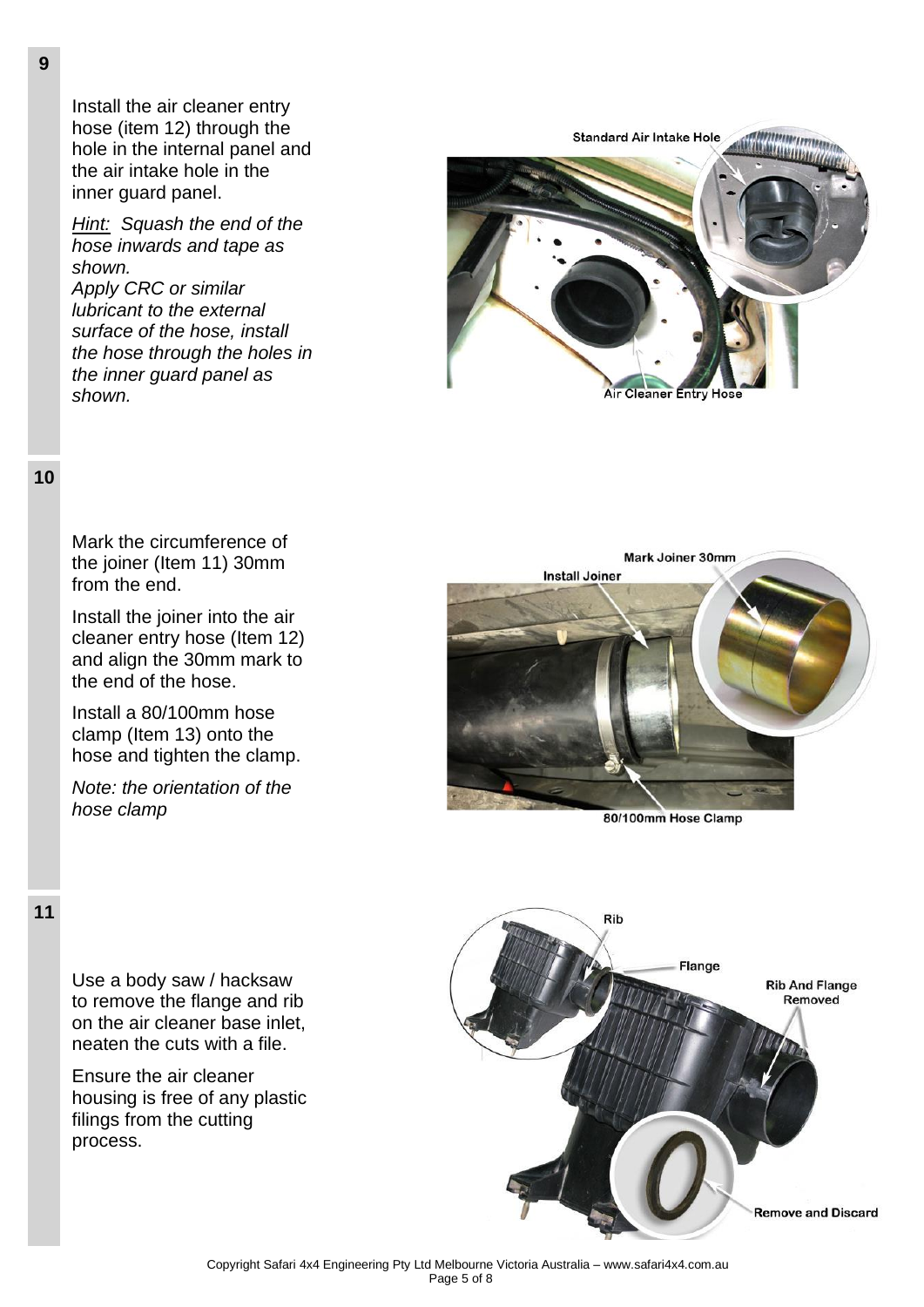#### **INSTALLER OPTION**

The air cleaner housing base contains one small drain hole. This hole can permit water to enter the air intake.

Safari advises that drain hole should be sealed to ensure a watertight installation.



#### **13**

Install the 80/100mm hose clamp (item 13) loosely over the air cleaner entry hose (item 12).

Apply CRC or similar lubricant to the inside of the air cleaner entry hose (item 12), install the air cleaner base whilst guiding the modified air cleaner snout into the air cleaner entry hose.

Secure the air cleaner base with the original mounting hardware.



#### **14**

Loosely install the 80/100mm hose clamp (item 13) over the snorkel outlet hose (item 10), install the hose onto the joiner, loosely install a 90/110mm hose clamp to the snorkel body outlet end of the hose and align the hose with the hole in the guard panel.



90/110mm Hose Clamp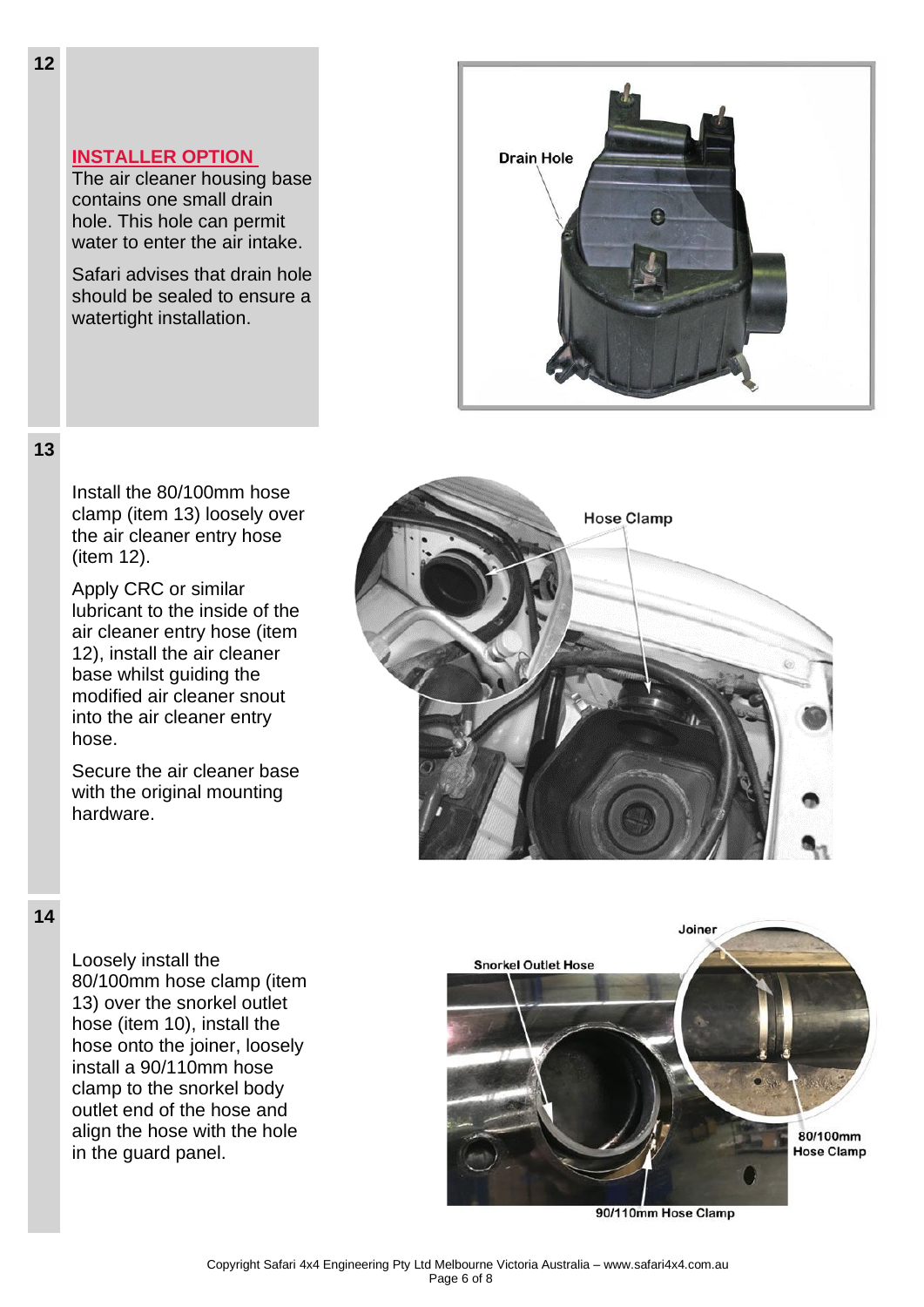Apply CRC or similar lubricant to the inside of the snorkel outlet hose (item 10) and carefully install the snorkel body (item 1) to the guard panel guiding the snorkel body outlet snout into the snorkel outlet hose, align the snorkel body to the guard panel and the upper mounting bracket to the apillar mounting position.

When correctly aligned fasten the snorkel body to the guard panel with body washers (item 8) and nyloc nuts (item 9).

Fasten the upper mounting bracket to the A-pillar with self-taper screws (item 5).



Align the two hoses (items 10 &12) for best fitment, ensure that the snorkel outlet hose (item 10) is installed hard up against the shoulder of the snorkel body outlet snout, tighten the 90/110mm hose clamp (item 14).

Tighten the 80/100mm hose clamps (item 13) at the joiner and the air cleaner entry.



**Tighten Hose Clamps**